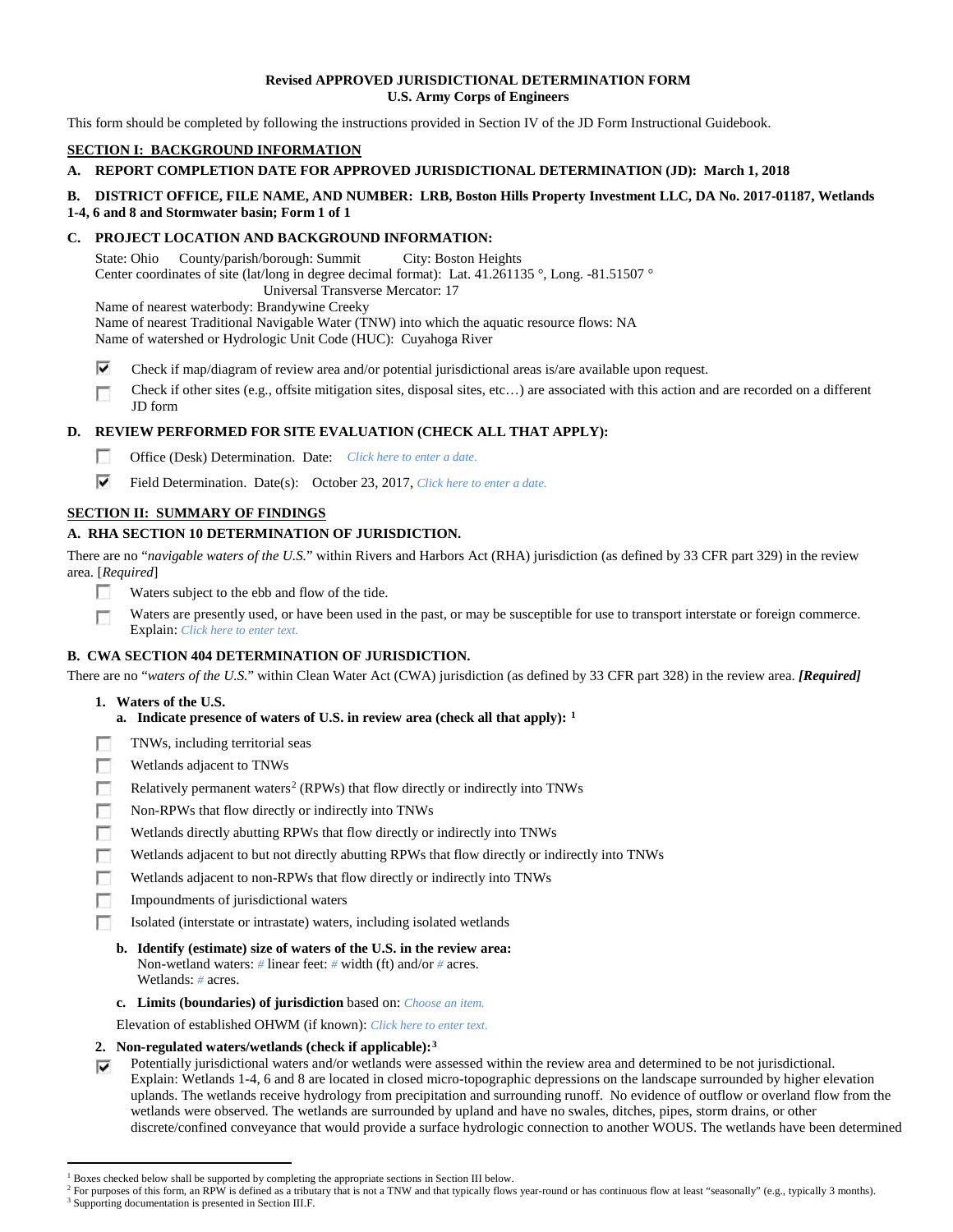to not have a surface or shallow subsurface hydrologic connection to any navigable waters or their tributaries. The wetlands are not reasonably close to a tributary or the downstream TNW such that an ecological connection to a water of the U.S. can be inferred. The review area is not within a mapped FEMA floodplain.

Based upon a review of aerial photographs, the USGS 7.5 Minute Quad, the National Hydrography Dataset (NHD), the National Wetland Inventory (NWI) maps, topographic data (USGS Quad and Lorain County GIS topo lines), on-site observations, and the materials submitted by the agent, the wetlands have been determined to be hydrologically isolated with no surface water connection to a water of the United States.

The wetlands do not support a link to interstate or foreign commerce because they are not known to be used by interstate or foreign travelers for recreation or other purposes. The wetlands do not produce fish or shellfish that could be taken and sold in interstate or foreign commerce. The wetlands are not known to be used for industrial purposes by industries in interstate or foreign commerce. Wetlands A and B have been determined to not be waters of the U.S. and are therefore not jurisdictional under the CWA.

**Stormwater Basin** was excavated/constructed for the purpose of waste treatment and are therefore not considered WOUS as these features meets the terms set forth in 33CFR328.3 for WTSE ((Waste treatment systems, including treatment ponds or lagoons designed to meet the requirements of CWA (other than cooling ponds as defined in 40 CFR 123.11(m) which also meet the criteria of this definition) are not waters of the United States.)).

## S**ECTION III: CWA ANALYSIS**

## **A. TNWs AND WETLANDS ADJACENT TO TNWs**

**The agencies will assert jurisdiction over TNWs and wetlands adjacent to TNWs. If the aquatic resource is a TNW, complete Section III.A.1 and Section III.D.1. only; if the aquatic resource is a wetland adjacent to a TNW, complete Sections III.A.1 and 2 and Section III.D.1.; otherwise, see Section III.B below**.

**1. TNW** 

Identify TNW: *Click here to enter text.* Summarize rationale supporting determination: *Click here to enter text.*

## **2. Wetland adjacent to TNW**

Summarize rationale supporting conclusion that wetland is "adjacent": *Click here to enter text.*

## **B. CHARACTERISTICS OF TRIBUTARY (THAT IS NOT A TNW) AND ITS ADJACENT WETLANDS (IF ANY):**

**This section summarizes information regarding characteristics of the tributary and its adjacent wetlands, if any, and it helps determine whether or not the standards for jurisdiction established under Rapanos have been met.** 

**The agencies will assert jurisdiction over non-navigable tributaries of TNWs where the tributaries are "relatively permanent waters" (RPWs), i.e. tributaries that typically flow year-round or have continuous flow at least seasonally (e.g., typically 3 months). A wetland that directly abuts an RPW is also jurisdictional. If the aquatic resource is not a TNW, but has year-round (perennial) flow, skip to Section III.D.2. If the aquatic resource is a wetland directly abutting a tributary with perennial flow, skip to Section III.D.4.**

**A wetland that is adjacent to but that does not directly abut an RPW requires a significant nexus evaluation. Corps districts and EPA regions will include in the record any available information that documents the existence of a significant nexus between a relatively permanent tributary that is not perennial (and its adjacent wetlands if any) and a traditional navigable water, even though a significant nexus finding is not required as a matter of law.**

**If the waterbody[4](#page-1-0) is not an RPW, or a wetland directly abutting an RPW, a JD will require additional data to determine if the waterbody has a significant nexus with a TNW. If the tributary has adjacent wetlands, the significant nexus evaluation must consider the tributary in combination with all of its adjacent wetlands. This significant nexus evaluation that combines, for analytical purposes, the tributary and all of its adjacent wetlands is used whether the review area identified in the JD request is the tributary, or its adjacent wetlands, or both. If the JD covers a tributary with adjacent wetlands, complete Section III.B.1 for the tributary, Section III.B.2 for any onsite wetlands, and Section III.B.3 for all wetlands adjacent to that tributary, both onsite and offsite. The determination whether a significant nexus exists is determined in Section III.C below.**

- **1. Characteristics of non-TNWs that flow directly or indirectly into TNW**
	- **(i) General Area Conditions:** Watershed size: *# Choose an item.* Drainage area: *# Choose an item.*

Average annual rainfall: *#* inches Average annual snowfall: *#* inches

- **(ii) Physical Characteristics:**
	- (a) Relationship with TNW:
		- Tributary flows directly into TNW.
		- $\sim$ Tributary flows through *Choose an item.* tributaries before entering TNW.

Project waters are *Choose an item.* river miles from TNW. Project waters are *Choose an item.* river miles from RPW. Project waters are *Choose an item.* aerial (straight) miles from TNW. Project waters are *Choose an item.* aerial (straight) miles from RPW.

<span id="page-1-0"></span> <sup>4</sup> Note that the Instructional Guidebook contains additional information regarding swales, ditches, washes, and erosional features generally and in the arid West.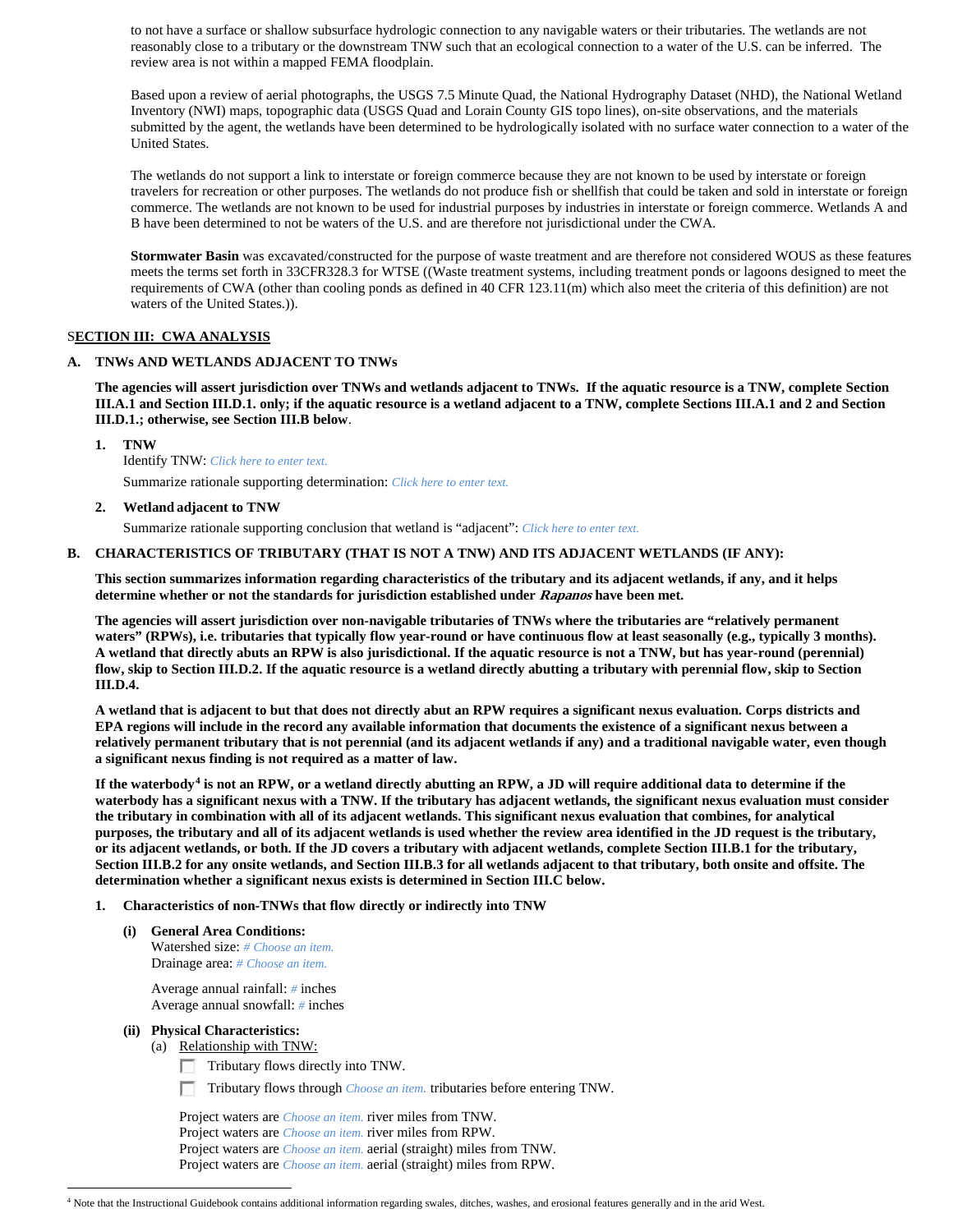|                                                                                                                                                                                                                                                                 | Project waters cross or serve as state boundaries. Explain: Click here to enter text.                                                                                                                                                                                               |                                                                                              |                                                             |    |                                                                                |                                                                                                                                                        |  |  |
|-----------------------------------------------------------------------------------------------------------------------------------------------------------------------------------------------------------------------------------------------------------------|-------------------------------------------------------------------------------------------------------------------------------------------------------------------------------------------------------------------------------------------------------------------------------------|----------------------------------------------------------------------------------------------|-------------------------------------------------------------|----|--------------------------------------------------------------------------------|--------------------------------------------------------------------------------------------------------------------------------------------------------|--|--|
|                                                                                                                                                                                                                                                                 | Identify flow route to TNW <sup>5</sup> : Click here to enter text.<br>Tributary stream order, if known: Click here to enter text.                                                                                                                                                  |                                                                                              |                                                             |    |                                                                                |                                                                                                                                                        |  |  |
|                                                                                                                                                                                                                                                                 | <b>Tributary</b> is:                                                                                                                                                                                                                                                                | (b) General Tributary Characteristics (check all that apply):<br>Natural                     |                                                             |    |                                                                                |                                                                                                                                                        |  |  |
|                                                                                                                                                                                                                                                                 |                                                                                                                                                                                                                                                                                     |                                                                                              |                                                             |    | Artificial (man-made). Explain: Click here to enter text.                      |                                                                                                                                                        |  |  |
|                                                                                                                                                                                                                                                                 |                                                                                                                                                                                                                                                                                     |                                                                                              |                                                             |    | Manipulated (man-altered). Explain: Click here to enter text.                  |                                                                                                                                                        |  |  |
|                                                                                                                                                                                                                                                                 | Tributary properties with respect to top of bank (estimate):<br>Average width: # feet<br>Average depth: # feet                                                                                                                                                                      | Average side slopes: Choose an item.                                                         |                                                             |    |                                                                                |                                                                                                                                                        |  |  |
|                                                                                                                                                                                                                                                                 | Primary tributary substrate composition (check all that apply):                                                                                                                                                                                                                     |                                                                                              |                                                             |    |                                                                                |                                                                                                                                                        |  |  |
|                                                                                                                                                                                                                                                                 | Silts<br>L.                                                                                                                                                                                                                                                                         |                                                                                              | Sands                                                       |    |                                                                                | Concrete                                                                                                                                               |  |  |
|                                                                                                                                                                                                                                                                 | Cobbles                                                                                                                                                                                                                                                                             |                                                                                              | Gravel                                                      |    |                                                                                | Muck                                                                                                                                                   |  |  |
|                                                                                                                                                                                                                                                                 | Bedrock                                                                                                                                                                                                                                                                             | o                                                                                            |                                                             |    | Vegetation. Type/% cover: Click here to enter text.                            |                                                                                                                                                        |  |  |
|                                                                                                                                                                                                                                                                 |                                                                                                                                                                                                                                                                                     | Other. Explain: Click here to enter text.                                                    |                                                             |    |                                                                                |                                                                                                                                                        |  |  |
|                                                                                                                                                                                                                                                                 | Tributary condition/stability [e.g., highly eroding, sloughing banks]. Explain: Click here to enter text.<br>Presence of run/riffle/pool complexes. Explain: Click here to enter text.<br>Tributary geometry: Choose an item.<br>Tributary gradient (approximate average slope): #% |                                                                                              |                                                             |    |                                                                                |                                                                                                                                                        |  |  |
| $(c)$ Flow:<br>Tributary provides for: Choose an item.<br>Estimate average number of flow events in review area/year: Choose an item.<br>Describe flow regime: Click here to enter text.<br>Other information on duration and volume: Click here to enter text. |                                                                                                                                                                                                                                                                                     |                                                                                              |                                                             |    |                                                                                |                                                                                                                                                        |  |  |
|                                                                                                                                                                                                                                                                 | Surface flow is: Choose an item. Characteristics: Click here to enter text.                                                                                                                                                                                                         |                                                                                              |                                                             |    |                                                                                |                                                                                                                                                        |  |  |
|                                                                                                                                                                                                                                                                 | Subsurface flow: Choose an item. Explain findings: Click here to enter text.<br><b>Dye</b> (or other) test performed: <i>Click here to enter text</i> .                                                                                                                             |                                                                                              |                                                             |    |                                                                                |                                                                                                                                                        |  |  |
|                                                                                                                                                                                                                                                                 | Tributary has (check all that apply):<br>$\Box$ Bed and banks                                                                                                                                                                                                                       |                                                                                              | $\Box$ OHWM <sup>6</sup> (check all indicators that apply): |    |                                                                                |                                                                                                                                                        |  |  |
|                                                                                                                                                                                                                                                                 |                                                                                                                                                                                                                                                                                     |                                                                                              |                                                             |    | clear, natural line impressed on the bank in the presence of litter and debris |                                                                                                                                                        |  |  |
|                                                                                                                                                                                                                                                                 |                                                                                                                                                                                                                                                                                     |                                                                                              |                                                             |    |                                                                                | changes in the character of soil $\Box$ destruction of terrestrial vegetation                                                                          |  |  |
|                                                                                                                                                                                                                                                                 | shelving                                                                                                                                                                                                                                                                            |                                                                                              |                                                             |    | the presence of wrack line                                                     |                                                                                                                                                        |  |  |
|                                                                                                                                                                                                                                                                 |                                                                                                                                                                                                                                                                                     |                                                                                              | vegetation matted down, bent, or absent $\Box$              |    | sediment sorting                                                               |                                                                                                                                                        |  |  |
|                                                                                                                                                                                                                                                                 |                                                                                                                                                                                                                                                                                     |                                                                                              | leaf litter disturbed or washed away                        |    | scour                                                                          |                                                                                                                                                        |  |  |
|                                                                                                                                                                                                                                                                 |                                                                                                                                                                                                                                                                                     | sediment deposition                                                                          |                                                             |    |                                                                                | multiple observed or predicted flow events                                                                                                             |  |  |
|                                                                                                                                                                                                                                                                 |                                                                                                                                                                                                                                                                                     | water staining                                                                               |                                                             |    |                                                                                | abrupt change in plant community Click here to enter text.                                                                                             |  |  |
| other (list): Click here to enter text.<br>Discontinuous OHWM. <sup>7</sup> Explain: Click here to enter text.                                                                                                                                                  |                                                                                                                                                                                                                                                                                     |                                                                                              |                                                             |    |                                                                                |                                                                                                                                                        |  |  |
|                                                                                                                                                                                                                                                                 |                                                                                                                                                                                                                                                                                     | High Tide Line indicated by:                                                                 |                                                             |    |                                                                                | If factors other than the OHWM were used to determine lateral extent of CWA jurisdiction (check all that apply):<br>Mean High Water Mark indicated by: |  |  |
|                                                                                                                                                                                                                                                                 |                                                                                                                                                                                                                                                                                     |                                                                                              | oil or scum line along shore objects                        |    | survey to available datum;                                                     |                                                                                                                                                        |  |  |
|                                                                                                                                                                                                                                                                 |                                                                                                                                                                                                                                                                                     |                                                                                              | fine shell or debris deposits (foreshore)                   | L. | physical markings;                                                             |                                                                                                                                                        |  |  |
|                                                                                                                                                                                                                                                                 |                                                                                                                                                                                                                                                                                     | physical markings/characteristics<br>tidal gauges<br>other (list): Click here to enter text. |                                                             |    |                                                                                | vegetation lines/changes in vegetation types.                                                                                                          |  |  |
|                                                                                                                                                                                                                                                                 |                                                                                                                                                                                                                                                                                     |                                                                                              |                                                             |    |                                                                                |                                                                                                                                                        |  |  |
|                                                                                                                                                                                                                                                                 | (iii) Chemical Characteristics:                                                                                                                                                                                                                                                     |                                                                                              |                                                             |    |                                                                                | Characterize tributary (e.g., water color is clear, discolored, oily film; water quality; general watershed characteristics, etc.).                    |  |  |

Explain: *Click here to enter text.*

Identify specific pollutants, if known: *Click here to enter text.*

<span id="page-2-2"></span>7 Ibid.

<span id="page-2-0"></span> <sup>5</sup> Flow route can be described by identifying, e.g., tributary a, which flows through the review area, to flow into tributary b, which then flows into TNW.

<span id="page-2-1"></span><sup>6</sup> A natural or man-made discontinuity in the OHWM does not necessarily sever jurisdiction (e.g., where the stream temporarily flows underground, or where the OHWM has been removed by development or agricultural practices). Where there is a break in the OHWM that is unrelated to the waterbody's flow regime (e.g., flow over a rock outcrop or through a culvert), the agencies will look for indicators of flow above and below the break.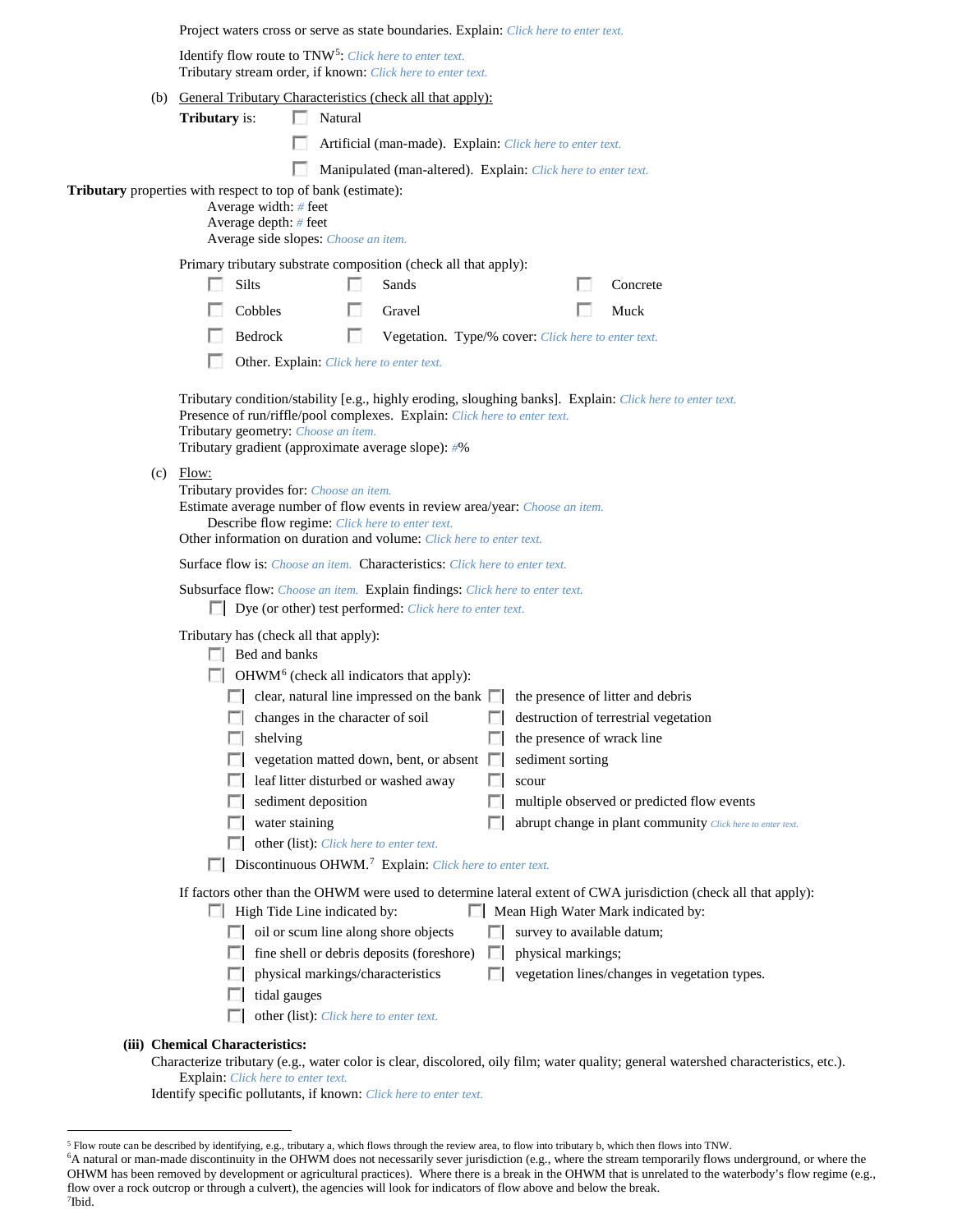### **(iv) Biological Characteristics. Channel supports (check all that apply):**

- Riparian corridor. Characteristics (type, average width): *Click here to enter text.*
- Wetland fringe. Characteristics: *Click here to enter text.*
- **Habitat for:** 
	- Federally Listed species. Explain findings: *Click here to enter text*.
	- Fish/spawn areas. Explain findings: *Click here to enter text.*
	- Other environmentally-sensitive species. Explain findings: *Click here to enter text.*
	- Aquatic/wildlife diversity. Explain findings: *Click here to enter text.*

#### **2. Characteristics of wetlands adjacent to non-TNW that flow directly or indirectly into TNW**

#### **(i) Physical Characteristics:**

(a) General Wetland Characteristics: Properties: Wetland size: *#* acres Wetland type. Explain: *Click here to enter text.* Wetland quality. Explain: *Click here to enter text.*

Project wetlands cross or serve as state boundaries. Explain: *Click here to enter text.*

(b) General Flow Relationship with Non-TNW:

Flow is: *Choose an item.* Explain: *Click here to enter text.*

Surface flow is: *Choose an item.* Characteristics: *Click here to enter text.*

Subsurface flow: *Choose an item.* Explain findings: *Click here to enter text.* Dye (or other) test performed: *Click here to enter text.*

# (c) Wetland Adjacency Determination with Non-TNW:

- $\Box$  Directly abutting
- $\Box$  Not directly abutting
	- Discrete wetland hydrologic connection. Explain: *Click here to enter text.*
	- Ecological connection. Explain: *Click here to enter text.*
	- Separated by berm/barrier. Explain: *Click here to enter text.*

# (d) Proximity (Relationship) to TNW

Project wetlands are *Choose an item.* river miles from TNW. Project waters are *Choose an item.* aerial (straight) miles from TNW. Flow is from: *Choose an item.* Estimate approximate location of wetland as within the *Choose an item.* floodplain.

#### **(ii) Chemical Characteristics:**

Characterize wetland system (e.g., water color is clear, brown, oil film on surface; water quality; general watershed characteristics; etc.). Explain: *Click here to enter text.*

Identify specific pollutants, if known: *Click here to enter text.*

### **(iii) Biological Characteristics. Wetland supports (check all that apply):**

- Riparian buffer. Characteristics (type, average width): *Click here to enter text.*
- Vegetation type/percent cover. Explain: *Click here to enter text.*
- **Habitat for:** 
	- Federally Listed species. Explain findings: *Click here to enter text.*
	- Fish/spawn areas. Explain findings: *Click here to enter text.*
	- Other environmentally-sensitive species. Explain findings: *Click here to enter text.*
	- Aquatic/wildlife diversity. Explain findings: *Click here to enter text.*

## **3. Characteristics of all wetlands adjacent to the tributary (if any)**

All wetland(s) being considered in the cumulative analysis: *Choose an item.* Approximately (*#*) acres in total are being considered in the cumulative analysis.

For each wetland, specify the following:

| Directly abuts? $(Y/N)$ | Size (in acres) | Directly abuts? $(Y/N)$ | Size (in acres) |
|-------------------------|-----------------|-------------------------|-----------------|
|                         |                 | Y/N                     |                 |
| V/N                     |                 | Y/N                     |                 |
| Y/N                     |                 | Y/N                     |                 |
| V/N                     |                 | Y/N                     |                 |

Summarize overall biological, chemical and physical functions being performed: *Click here to enter text.*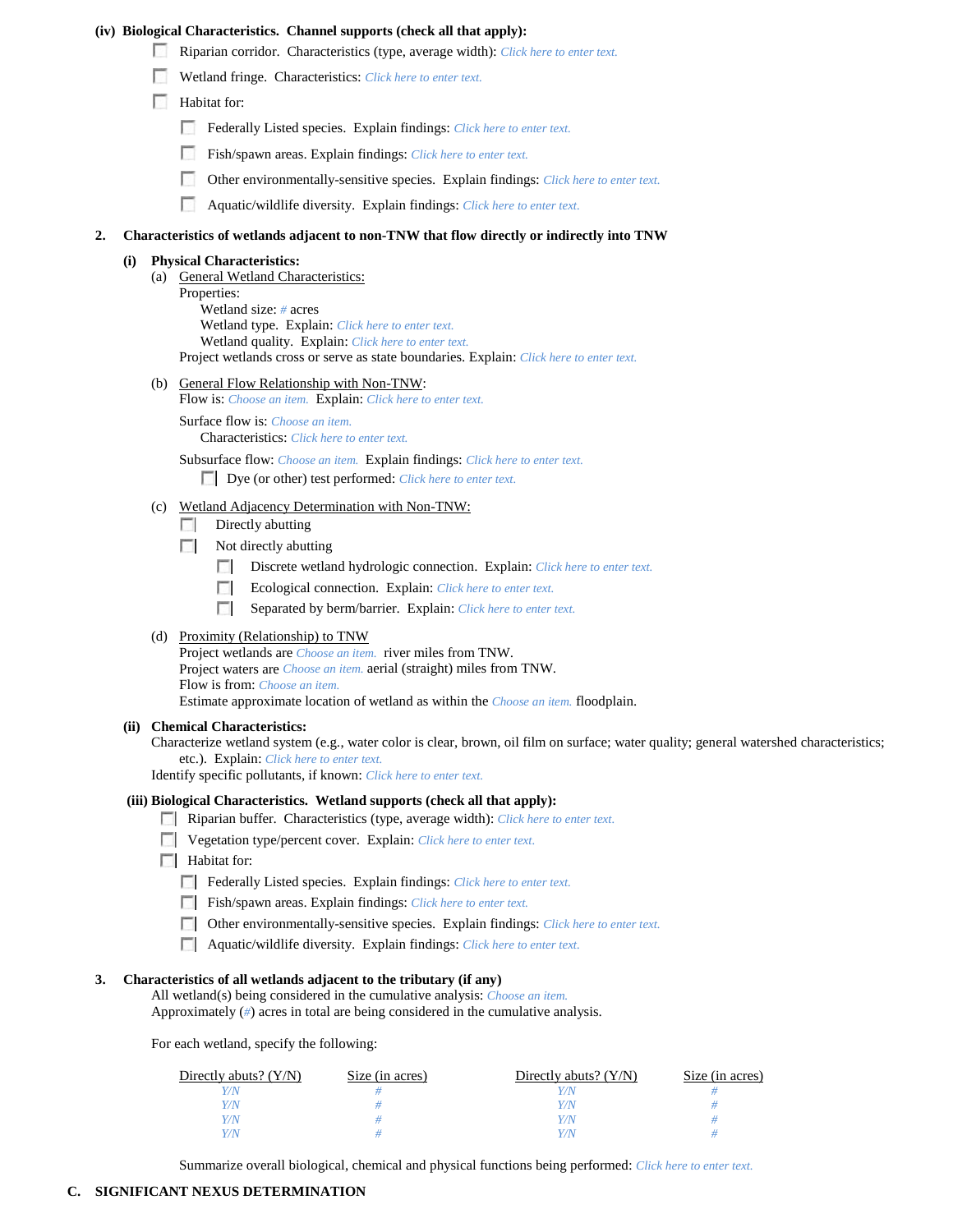**A significant nexus analysis will assess the flow characteristics and functions of the tributary itself and the functions performed by any wetlands adjacent to the tributary to determine if they significantly affect the chemical, physical, and biological integrity of a TNW. For each of the following situations, a significant nexus exists if the tributary, in combination with all of its adjacent wetlands, has more than a speculative or insubstantial effect on the chemical, physical and/or biological integrity of a TNW. Considerations when evaluating significant nexus include, but are not limited to the volume, duration, and frequency of the flow of water in the tributary and its proximity to a TNW, and the functions performed by the tributary and all its adjacent wetlands. It is not appropriate to determine significant nexus based solely on any specific threshold of distance (e.g. between a tributary and its adjacent wetland or between a tributary and the TNW). Similarly, the fact an adjacent wetland lies within or outside of a floodplain is not solely determinative of significant nexus.** 

### **Draw connections between the features documented and the effects on the TNW, as identified in the** *Rapanos* **Guidance and discussed in the Instructional Guidebook. Factors to consider include, for example:**

- Does the tributary, in combination with its adjacent wetlands (if any), have the capacity to carry pollutants or flood waters to TNWs, or to reduce the amount of pollutants or flood waters reaching a TNW?
- Does the tributary, in combination with its adjacent wetlands (if any), provide habitat and lifecycle support functions for fish and other species, such as feeding, nesting, spawning, or rearing young for species that are present in the TNW?
- Does the tributary, in combination with its adjacent wetlands (if any), have the capacity to transfer nutrients and organic carbon that support downstream foodwebs?
- Does the tributary, in combination with its adjacent wetlands (if any), have other relationships to the physical, chemical, or biological integrity of the TNW?

## *Note: the above list of considerations is not inclusive and other functions observed or known to occur should be documented below:*

- **1. Significant nexus findings for non-RPW that has no adjacent wetlands and flows directly or indirectly into TNWs.** Explain findings of presence or absence of significant nexus below, based on the tributary itself, then go to Section III.D: *Click here to enter text.*
- **2. Significant nexus findings for non-RPW and its adjacent wetlands, where the non-RPW flows directly or indirectly into TNWs.**  Explain findings of presence or absence of significant nexus below, based on the tributary in combination with all of its adjacent wetlands, then go to Section III.D: *Click here to enter text.*
- **3. Significant nexus findings for wetlands adjacent to an RPW but that do not directly abut the RPW.** Explain findings of presence or absence of significant nexus below, based on the tributary in combination with all of its adjacent wetlands, then go to Section III.D: *Click here to enter text.*

# **D. DETERMINATIONS OF JURISDICTIONAL FINDINGS. THE SUBJECT WATERS/WETLANDS ARE (CHECK ALL THAT APPLY):**

- **1. TNWs and Adjacent Wetlands.** Check all that apply and provide size estimates in review area:
	- TNWs: *#* linear feet *#* width (ft), Or, *#* acres.
	- **Wetlands adjacent to TNWs:** # acres.

# **2. RPWs that flow directly or indirectly into TNWs.**

- Tributaries of TNWs where tributaries typically flow year-round are jurisdictional. Provide data and rationale indicating that tributary is perennial: *Click here to enter text.*.
- Tributaries of TNW where tributaries have continuous flow "seasonally" (e.g., typically three months each year) are jurisdictional. Data supporting this conclusion is provided at Section III.B. Provide rationale indicating that tributary flows seasonally: *Click here to enter text.*.

Provide estimates for jurisdictional waters in the review area (check all that apply):

- Tributary waters: # linear feet # width (ft).
- Other non-wetland waters: # acres.

Identify type(s) of waters: *Click here to enter text.*

# **3. Non-RPWs[8](#page-4-0) that flow directly or indirectly into TNWs.**

 $\Box$  Waterbody that is not a TNW or an RPW, but flows directly or indirectly into a TNW, and it has a significant nexus with a TNW is jurisdictional. Data supporting this conclusion is provided at Section III.C.

Provide estimates for jurisdictional waters within the review area (check all that apply):

- **Tributary waters:** # linear feet # width (ft).
- Other non-wetland waters: *#* acres.

Identify type(s) of waters: *Click here to enter text.*

### <span id="page-4-0"></span>**4. Wetlands directly abutting an RPW that flow directly or indirectly into TNWs.**

- Wetlands directly abut RPW and thus are jurisdictional as adjacent wetlands.
	- $\Box$  Wetlands directly abutting an RPW where tributaries typically flow year-round. Provide data and rationale indicating that tributary is perennial in Section III.D.2, above. Provide rationale indicating that wetland is directly abutting an RPW: *Click here to enter text.*
	- Wetlands directly abutting an RPW where tributaries typically flow "seasonally." Provide data indicating that tributary is seasonal in Section III.B and rationale in Section III.D.2, above. Provide rationale indicating that wetland is directly abutting an RPW: *Click here to enter text.*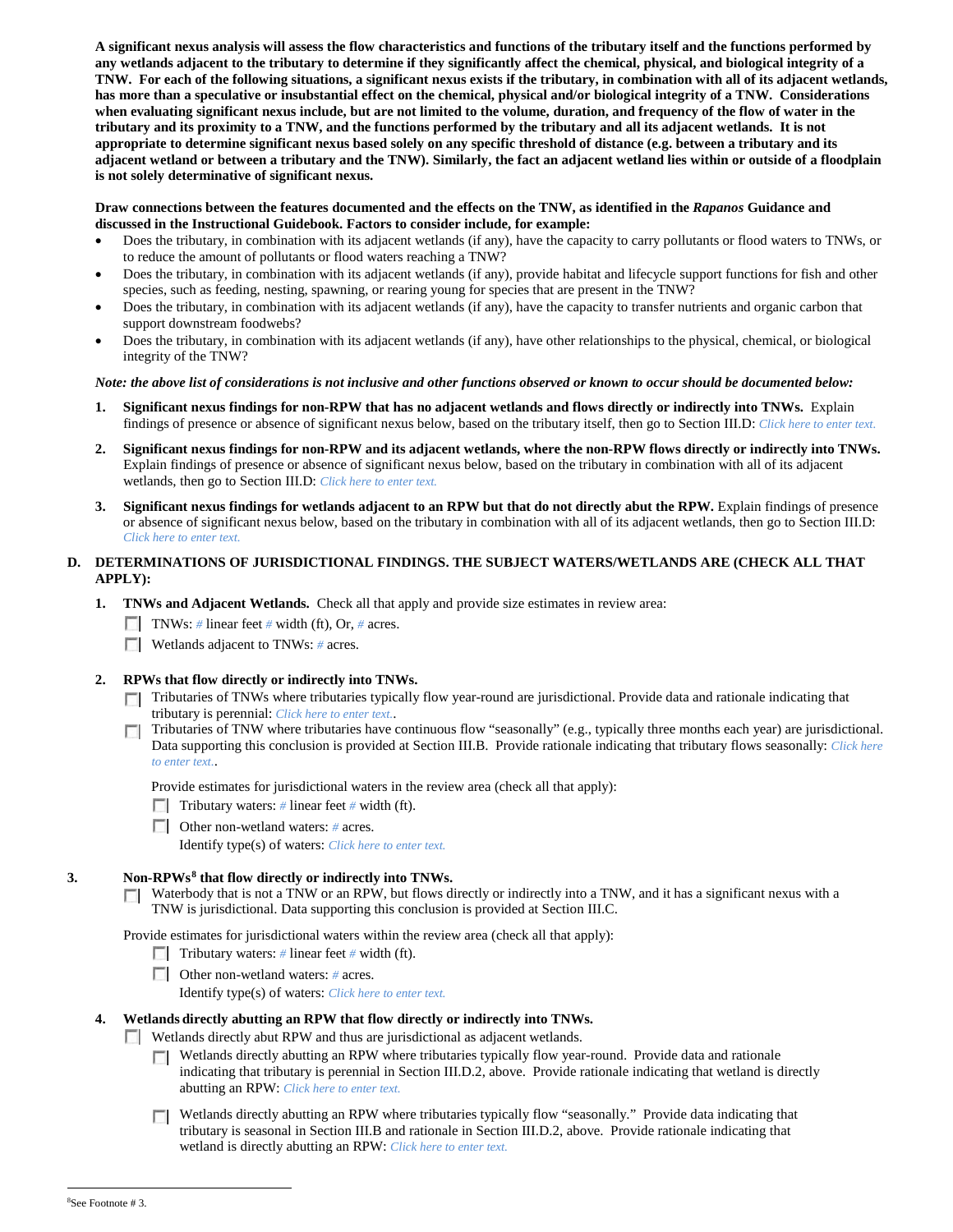Provide acreage estimates for jurisdictional wetlands in the review area: *#* acres.

### **5. Wetlands adjacent to but not directly abutting an RPW that flow directly or indirectly into TNWs.**

 $\Box$  Wetlands that do not directly abut an RPW, but when considered in combination with the tributary to which they are adjacent and with similarly situated adjacent wetlands, have a significant nexus with a TNW are jurisidictional. Data supporting this conclusion is provided at Section III.C.

Provide acreage estimates for jurisdictional wetlands in the review area: *#* acres.

### **6. Wetlands adjacent to non-RPWs that flow directly or indirectly into TNWs.**

 $\Box$  Wetlands adjacent to such waters, and have when considered in combination with the tributary to which they are adjacent and with similarly situated adjacent wetlands, have a significant nexus with a TNW are jurisdictional. Data supporting this conclusion is provided at Section III.C.

Provide estimates for jurisdictional wetlands in the review area: *#* acres.

## **7. Impoundments of jurisdictional waters. [9](#page-5-0)**

- As a general rule, the impoundment of a jurisdictional tributary remains jurisdictional.
- Demonstrate that impoundment was created from "waters of the U.S.," or n
- Demonstrate that water meets the criteria for one of the categories presented above (1-6), or
- $\sim$ Demonstrate that water is isolated with a nexus to commerce (see E below).

### **E. ISOLATED [INTERSTATE OR INTRA-STATE] WATERS, INCLUDING ISOLATED WETLANDS, THE USE, DEGRADATION OR DESTRUCTION OF WHICH COULD AFFECT INTERSTATE COMMERCE, INCLUDING ANY SUCH WATERS (CHECK ALL THAT APPLY):[10](#page-5-1)**

- which are or could be used by interstate or foreign travelers for recreational or other purposes.
- from which fish or shellfish are or could be taken and sold in interstate or foreign commerce.
- which are or could be used for industrial purposes by industries in interstate commerce.
- Interstate isolated waters.Explain: *Click here to enter text.*
- Other factors.Explain: *Click here to enter text.*

#### **Identify water body and summarize rationale supporting determination:** *Click here to enter text.*

Provide estimates for jurisdictional waters in the review area (check all that apply):

- Tributary waters: # linear feet # width (ft).
- Other non-wetland waters: *#* acres.

Identify type(s) of waters: *Click here to enter text.*

п Wetlands: *#* acres.

⊽

### **F. NON-JURISDICTIONAL WATERS, INCLUDING WETLANDS (CHECK ALL THAT APPLY):**

- If potential wetlands were assessed within the review area, these areas did not meet the criteria in the 1987 Corps of Engineers Wetland Delineation Manual and/or appropriate Regional Supplements.
- Review area included isolated waters with no substantial nexus to interstate (or foreign) commerce.
	- Prior to the Jan 2001 Supreme Court decision in "*SWANCC*," the review area would have been regulated based solely on the "Migratory Bird Rule" (MBR).
- n Waters do not meet the "Significant Nexus" standard, where such a finding is required for jurisdiction. Explain: Click here to enter text.
- ⊽ Other: (explain, if not covered above): Stormwater Basin

Provide acreage estimates for non-jurisdictional waters in the review area, where the sole potential basis of jurisdiction is the MBR factors (i.e., presence of migratory birds, presence of endangered species, use of water for irrigated agriculture), using best professional judgment (check all that apply):

Non-wetland waters (i.e., rivers, streams): *#* linear feet *#* width (ft).

Lakes/ponds: *#* acres.

- n Other non-wetland waters: *#* acres. List type of aquatic resource: *Click here to enter text.*.
- $\triangledown$  Wetlands: 1.24 acres.

Provide acreage estimates for non-jurisdictional waters in the review area that do not meet the "Significant Nexus" standard, where such a finding is required for jurisdiction (check all that apply):

- Non-wetland waters (i.e., rivers, streams): *#* linear feet *#* width (ft).
- Lakes/ponds: # acres.
- Other non-wetland waters: *#* acres. List type of aquatic resource: *Click here to enter text.*.
- Wetlands: *#* acres.

<sup>&</sup>lt;sup>9</sup> To complete the analysis refer to the key in Section III.D.6 of the Instructional Guidebook.

<span id="page-5-1"></span><span id="page-5-0"></span><sup>&</sup>lt;sup>10</sup> Prior to asserting or declining CWA jurisdiction based solely on this category, Corps Districts will elevate the action to Corps and EPA HQ for review consistent with the process described in the Corps/EPA *Memorandum Regarding CWA Act Jurisdiction Following Rapanos.*